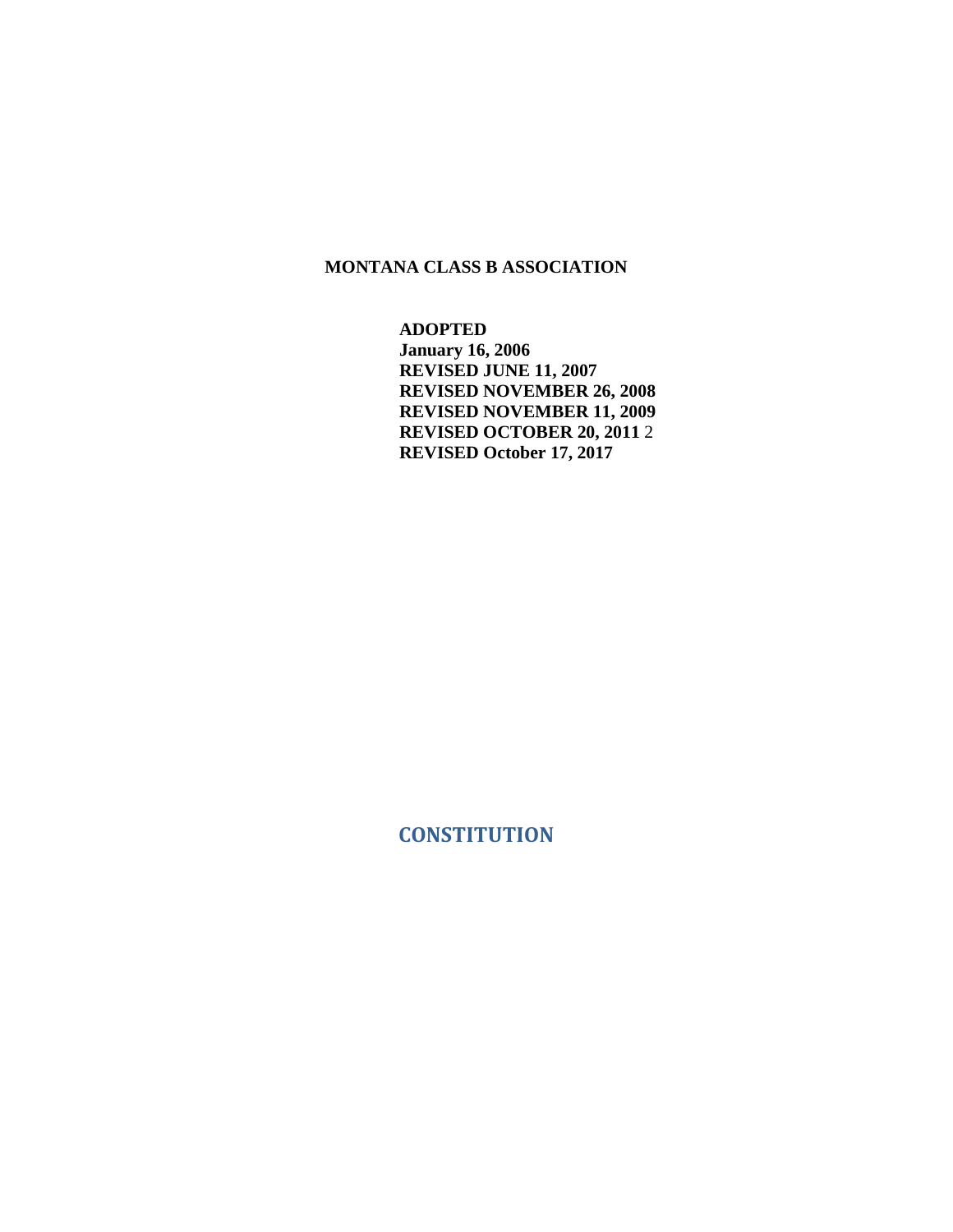# **Contents**

<span id="page-1-0"></span>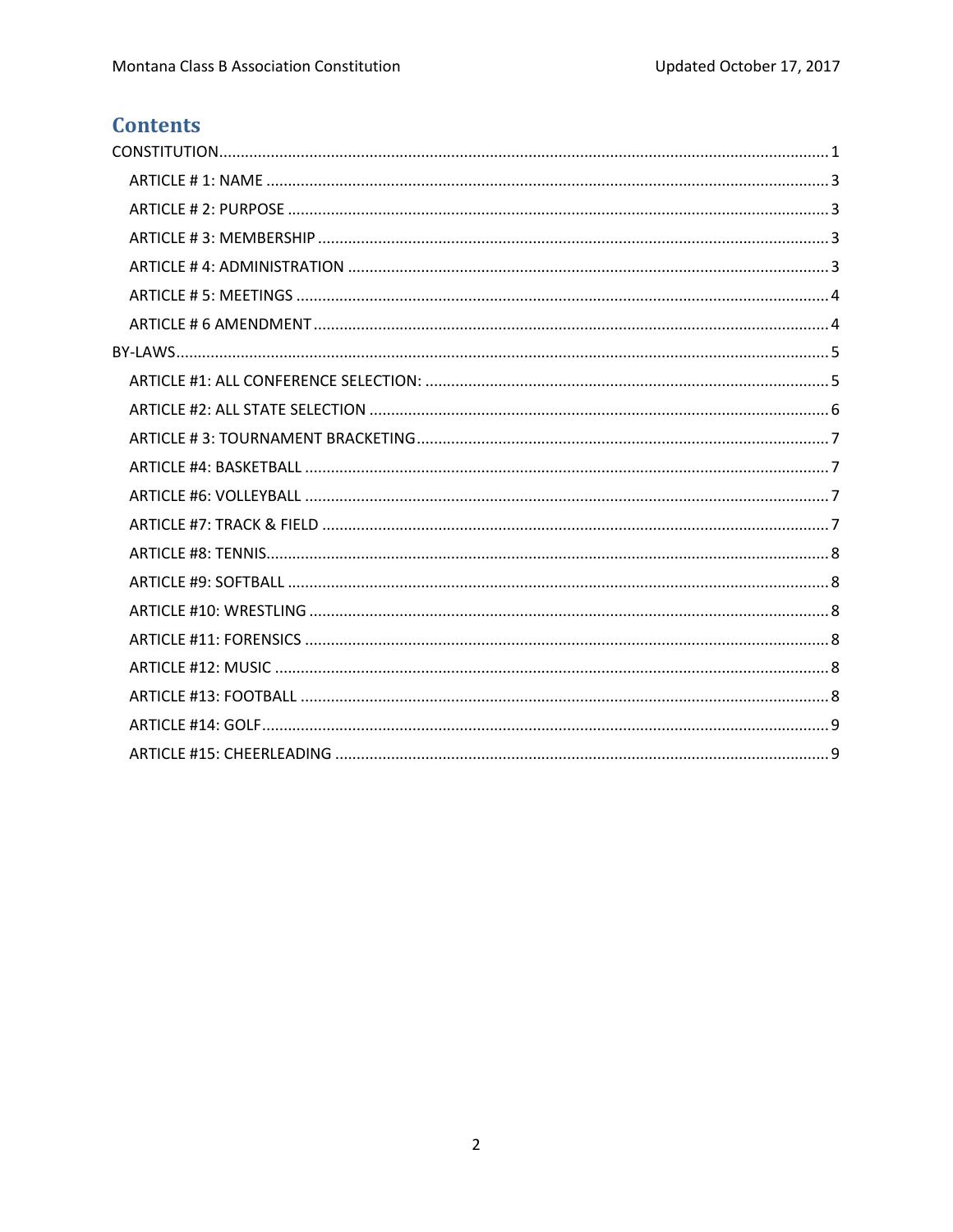## *ARTICLE # 1: NAME*

<span id="page-2-0"></span>The name of this organization shall be the Montana Class B Association.

## *ARTICLE # 2: PURPOSE*

The purpose of this organization shall be to organize and advise class B schools in MHSA activities programs.

## <span id="page-2-1"></span>*ARTICLE # 3: MEMBERSHIP*

Section 1 – Membership in this organization shall consist of class B accredited high schools assigned by the Montana High School Association.

Section  $2 - A$  high school shall be considered an active member of these organizations as long as it pays its dues, if any; is in good standing with the Montana High School Association; and abides by the provisions of this constitution and its by-laws.

Section 3 – Other high schools of Montana may become members by assignment.

Section 4 – Any member school shall be suspended from the Class B Division of the Montana High School Association if suspended by the Montana High School Association.

Section 5- Any school may be reinstated on the basis of its original entry.

Section 6- Members will pay annual membership dues of \$50 per year. These dues will be paid by each division to the Class B Association.

## <span id="page-2-2"></span>*ARTICLE # 4: ADMINISTRATION*

Section 1 - The officers of this organization shall consist of a president, first vice-president, and a second vice president who are representatives of member schools and each division will have a representative on the executive board.

Section 2 - The first vice-president will inherit the presidency and the second vice-president will inherit the first vice-presidency.

Section 3 - The new second vice-president will be elected bi-annually and serve in each office for two years.

Section 4 - New officers will take office at the end of the annual meeting in June. 3

Section 5 - The second vice president shall serve as the secretary-treasurer.

A. The Secretaries materials that should be transferred each term include:

- 1. Official copy of the current Constitution and By-Laws.
- 2. Official copy of all minutes for the last 3 years.
- 3. Copies of all correspondence for the previous year.
- 4. Financial Records.

Section 6 - Each member school shall be entitled to one (1) vote. The voting representative from each school shall be the administrator, athletic director, coach or such person designated by the school to cast the vote.

Section 7 - The Executive Committee shall consist of president, first vice-president, and the second vice-president.

Section 8 - The duties of the officers shall be:

A. President:

- 1. Call all meetings provided for in the Constitution and/or By-Laws.
- 2. Call all meetings of the Executive Committee.
- 3. Preside at all meetings.
- 4. Appoint temporary committees as deemed necessary.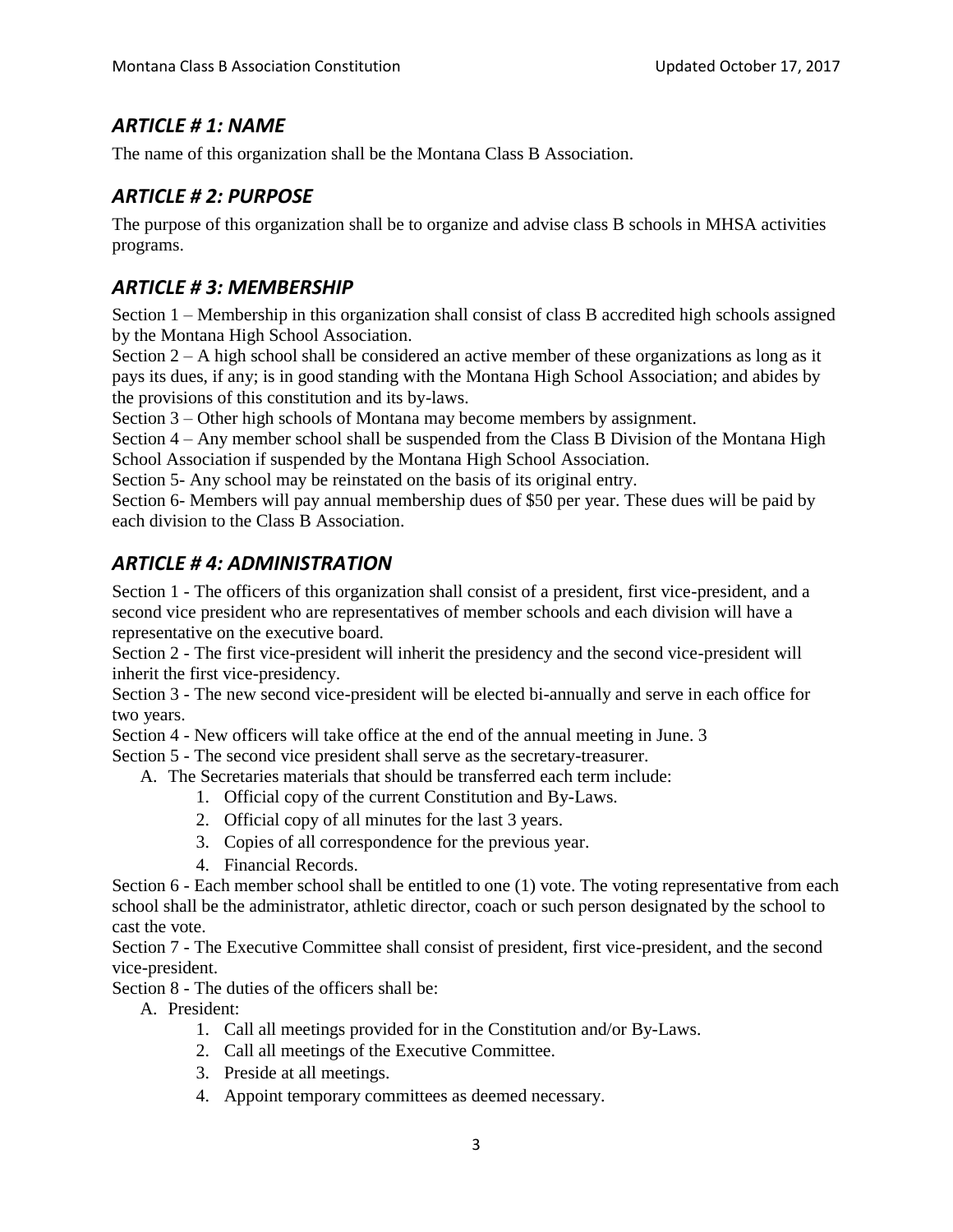- 5. Call all special meetings.
- 6. Make room and facilities reservations for the annual meeting
- B. Vice-President:
	- 1. Preside at all meetings in the absence of the president.
	- 2. Sit on the Executive Committee.
	- 3. Distribute meeting agendas
	- 4. Direct correspondence with the Montana High School Association on matters concerning Activities. All business shall go through the First Vice-President office.
- C. Second Vice-President:
	- 1. Record and distribute the minutes of all Executive Committee meetings.
	- 2. Record and distribute the minutes of all meetings.
	- 3. Keep a record of all receipts and expenditures an issue an annual statement to all member schools.
	- 4. Issue checks and keep all bills current.
- D. Executive Committee:
	- 1. Settle disputes regarding interpretation of the Constitution, by-laws and minutes.
	- 2. Perform other duties as the membership shall delegate.
- Section 9 In all matters not specifically expressed in the Constitution and By-Laws, the

## parliamentary authority shall be **Robert's Rules of Order, Revised**.

Section 10 - Miscellaneous:

- A. Each school shall be furnished with two copies of the Divisional Constitution and By-Laws.
- B. All revisions of policies will be dated and distributed as they become effective.
- C. Dues shall be assessed annually, and the amount to be assessed shall be determined at the June meeting.

## <span id="page-3-0"></span>*ARTICLE # 5: MEETINGS*

Section 1- There shall be a minimum of one (1) regular annual meeting. This meeting will be held in June.

Section 2 - A special meeting may be called by the president, or the vice-president (in case of a vacancy in the Presidency) or by quorum of members.

Section 3 - Meetings shall be open to all administrators, athletic directors of member schools, or appointed representatives. All such persons shall have the right to the floor for discussion and for making of motions. All meetings are open to any interested persons.

## <span id="page-3-1"></span>*ARTICLE # 6 AMENDMENT*

Section 1 - This constitution may be amended at any regular or special meeting provided that the amendment has been submitted to the member schools at least two (2) weeks prior to the meeting at which the vote is to be taken on the amendment. The adoption of the amendment shall require at least a two-thirds (2/3) affirmative vote from the member schools.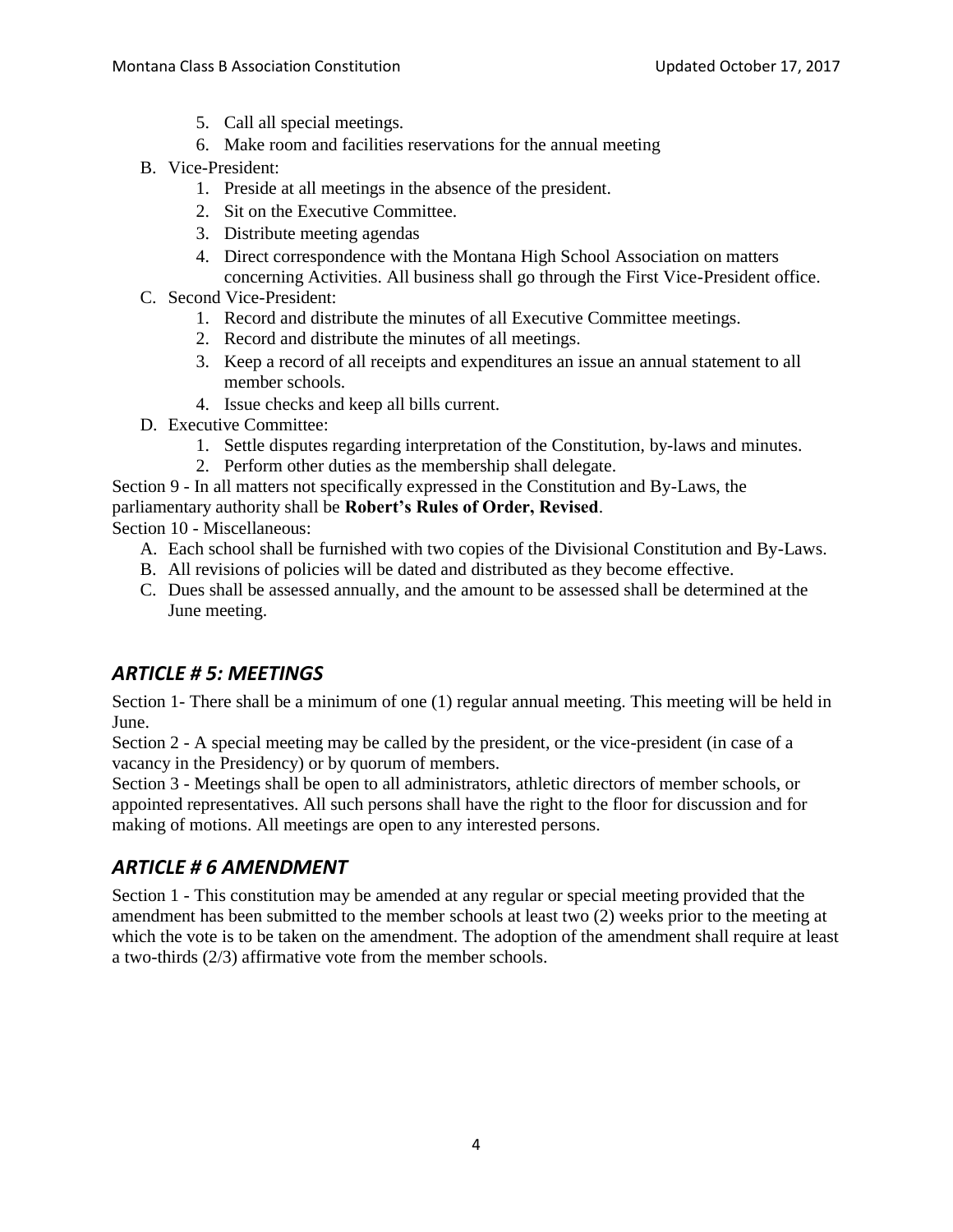## <span id="page-4-1"></span><span id="page-4-0"></span>**BY-LAWS**

### *ARTICLE #1: ALL CONFERENCE SELECTION:*

#### Section 1 - FOOTBALL:

A. There will be twelve (12) first team offense and twelve (12) first team defense all conference selections.

| Defense             | Offense             |
|---------------------|---------------------|
| 2 defensive ends    | 1 center            |
| 2 defensive linemen | 4 offensive linemen |
| 4 linebackers       | 1 tight end         |
| 4 defensive backs   | 2 receivers         |
|                     | 3 running backs     |
|                     | 1 quarterback       |

B. There will be twelve (12) second team offense and twelve (12) second team defense all conference selections.

| Defense             | Offense             |
|---------------------|---------------------|
| 2 defensive ends    | 1 center            |
| 2 defensive linemen | 4 offensive linemen |
| 4 linebackers       | 1 tight end         |
| 4 defensive backs   | 2 receivers         |
|                     | 3 running backs     |
|                     | 1 quarterback       |

- i. 1 kicker
- ii. 1 punter
- iii. 1 kick return specialist
- C. All nominations will be made and submitted to the District secretary or designee no later than ten (10) days prior to the end of the season.
- D. The secretary or designee will make available to all coaches a list of nominees prior to the selection meeting.
- E. All coaches and a conference officer will meet at a pre-determined site and select the allconference teams and all state players.
- F. Voting will be by voice.
- G. All ties will be broken.
- H. No honorable mention

#### Section 2- BASKETBALL:

- A. There will be six (6) first team selections.
- B. There will be six (6) second team selections.
- C. All nominations will be made and submitted to the District secretary or designee no later than ten (10) days prior to the end of the season.
- D. The secretary or designee will make available to all coaches a list of nominees prior to the selection meeting.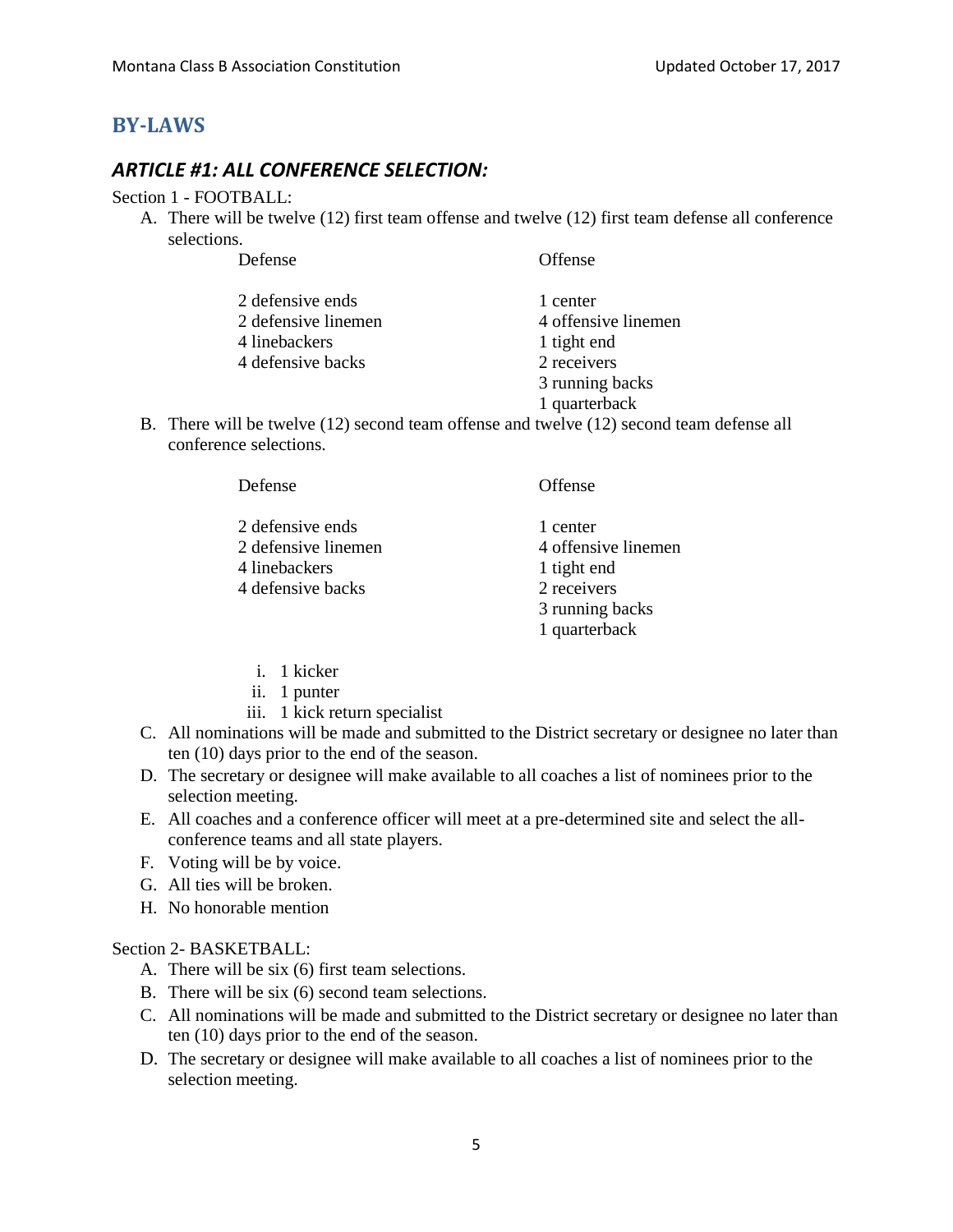- E. All coaches will meet at a place and time to be determined at the conclusion of the season to select players
- F. Voting will be by voice.
- G. All ties will be broken.
- H. No honorable mention

Section 3- VOLLEYBALL:

- A. There will be seven (7) first team selections.
- B. There will be seven (7) second team selections.
- C. All nominations will be made and submitted to the District secretary or designee no later than ten (10) days prior to the end of the season.
- D. The secretary or designee will make available to all coaches a list of nominees prior to the selection meeting.
- E. All coaches will meet at a place and time to be determined at the conclusion of the season to select players
- F. Voting will be by voice.
- G. All ties will be broken.
- H. No honorable mention

## <span id="page-5-0"></span>*ARTICLE #2: ALL STATE SELECTION*

All-state selections will be made as follows:

- Section 1- Football: Conferences with five (5) to (6) teams will receive five (5) automatic selections. Conferences will seven (7) to eight (8) teams will receive six (6) automatic selections. Additional selections for each playoff victory will be made by each conference. There will be a total of fifty-five all-state Class B selections.
- Section 2 Basketball: All-state selections will be the top three (3) vote getters in all-conference balloting. Third place ties will be broken. A district will receive one more all state nomination if a team from a district places in the top three at the state tournament.
- Section 3 Volleyball: All-state selections will be the top three (3) vote getters in all- conference balloting. Third place ties will be broken. A district will receive one more all state nomination if a team from a district places in the top three at the state tournament.
- Section 4 Softball: Each division (east and west) will comprise an all conference softball team that consists of the following:
	- A. An eleven (11) member first team determined by overall rank, not playing position.
	- B. An eleven (11) member second team determined by overall rank, not playing position.
		- To determine first and second teams, all players are nominated and then ranked with the top eleven (11) being named to the first team, and the next eleven (11) being named to the second team. The B-C all state softball team will consist of sixteen (16) players. Eight (8) players from each division (east and west) will be selected. To determine the eight (8) all state players from each division. the following process will be used:
	- A. The top eleven (11) ranked players from each conference, which is the first
	- B. team all conference, will be re-ranked based on just those eleven (11) players.
	- C. The top eight (8) overall ranked players will be named to the all state team.
	- D. An additional selection for each top three finish at the state tournament will be made by each conference and selected from the ranked all conference list.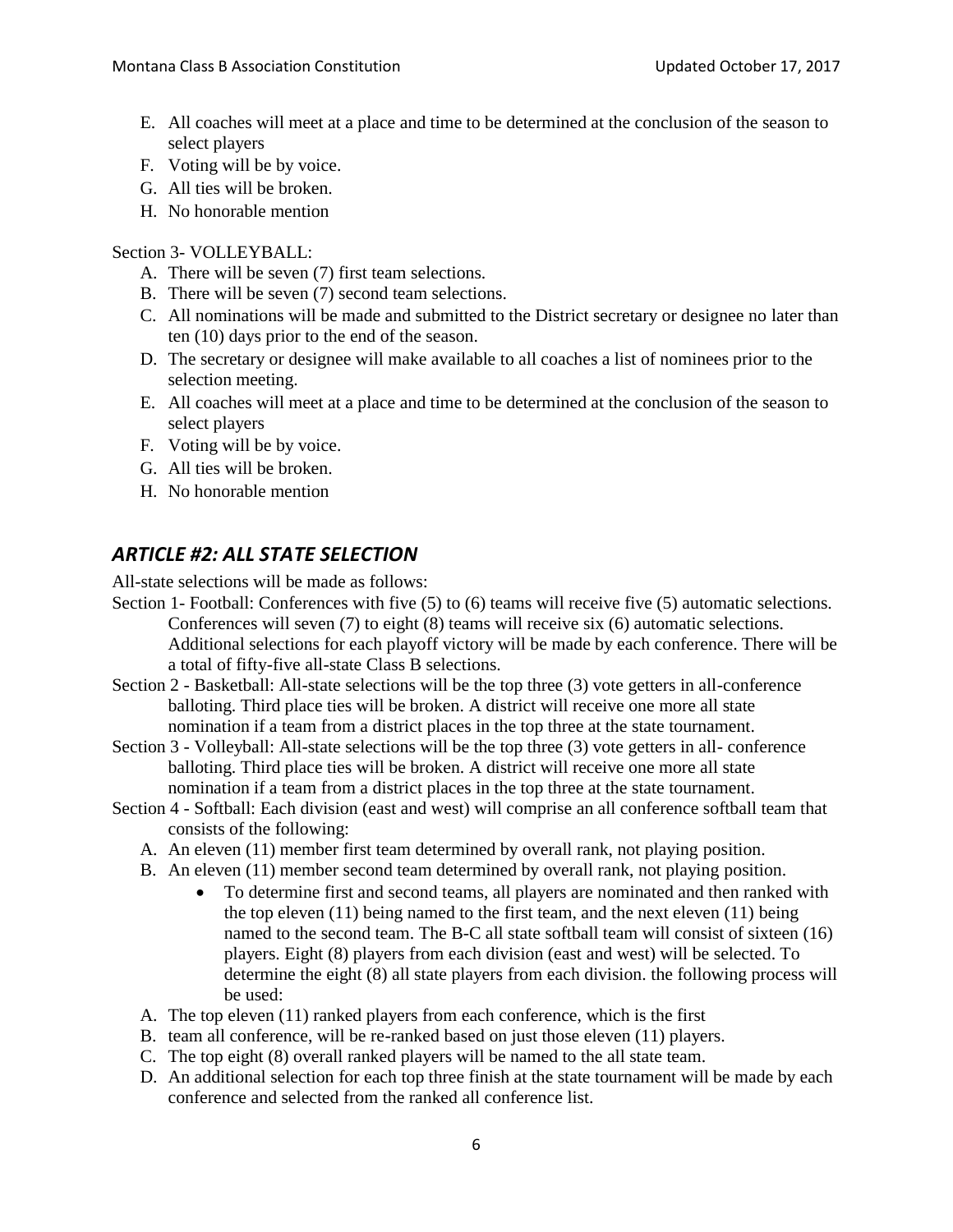## <span id="page-6-0"></span>*ARTICLE # 3: TOURNAMENT BRACKETING*

<span id="page-6-1"></span>Section 1- All divisional brackets will follow MHSA adopted tournament brackets

## *ARTICLE #4: BASKETBALL*

Section 1- All MHSA rules will be followed in regard to contests and tournament qualification(s). Section 2 - League championships and standings tie breaking system

- A. The Taylor Point System for all games will be a maximum of fifteen (15) points per game. A forfeit will be counted as fifteen (15) points.
- B. District seeding will be based on the percentage of wins in only district games against Class B opponents will be counted.
- C. If two teams tie, the team with the best head-to-head record will receive the higher seed. If they have split, the Taylor Point System between the two teams (to a maximum of fifteen (15) points per game) will be used to determine the higher seed. If the teams are still tied, then the Taylor Point System for all seeding games will be used for the higher seed.
- D. If teams have not met or more than two teams are tied, then the Taylor Point System for all tournament seeding will be used (for only those teams). The team with the highest points will receive the higher seed with the other teams seeded accordingly.
- E. In the event a tie shall exist after B, C, and D above, a coin shall be flipped by a designated District officer. A coin flip between three teams will proceed as follows:
	- a. Each team will flip a coin.
	- b. The team with the "odd coin" will be declared 3rd of the three teams involved in the tie break.
	- c. The remaining two teams will then flip head to head for the 1st and second positions between tied team. The winner of the flip shall be awarded the higher seeding in the tournament.

## <span id="page-6-2"></span>*ARTICLE #6: VOLLEYBALL*

Section 1- All MHSA rules will be followed in regard to contests and tournament qualification(s).

Section 2- League championships and standings tie breaking system

- A. District tournament seeding will be based on the percentage of matches won in the district conference matches scheduled.
- B. In the event of a tie, head-to-head game records will be used. If the two teams have split during the season, head-to-head game records will be used (Example: Team A defeats Team B 3-1; Team B defeats Team A 3-0; Team B gets the higher seed). If a tie still exists, headto-head total points will scored by each team "for" will be used. (Example: Team A defeats Team B 25-10 25-15 25-10; Team B defeats Team A 25-10, 25-15, 25-9; Team B gets the higher seed). In the event of a three-way, of four-way tie, the team with the best record, using the above method will receive the higher tournament seed. This system involves scores among the teams tied and scores in those matches only. In the case of forfeits, the head to head points will be counted as 25-0, 25-0, 15-0 as per federation rules.
- C. In the event a tie shall still exist, a coin flip by a designated District officer will be used to determine seed.

## <span id="page-6-3"></span>*ARTICLE #7: TRACK & FIELD*

Section 1- All MHSA rules will be followed in regard to contests and tournament qualification(s).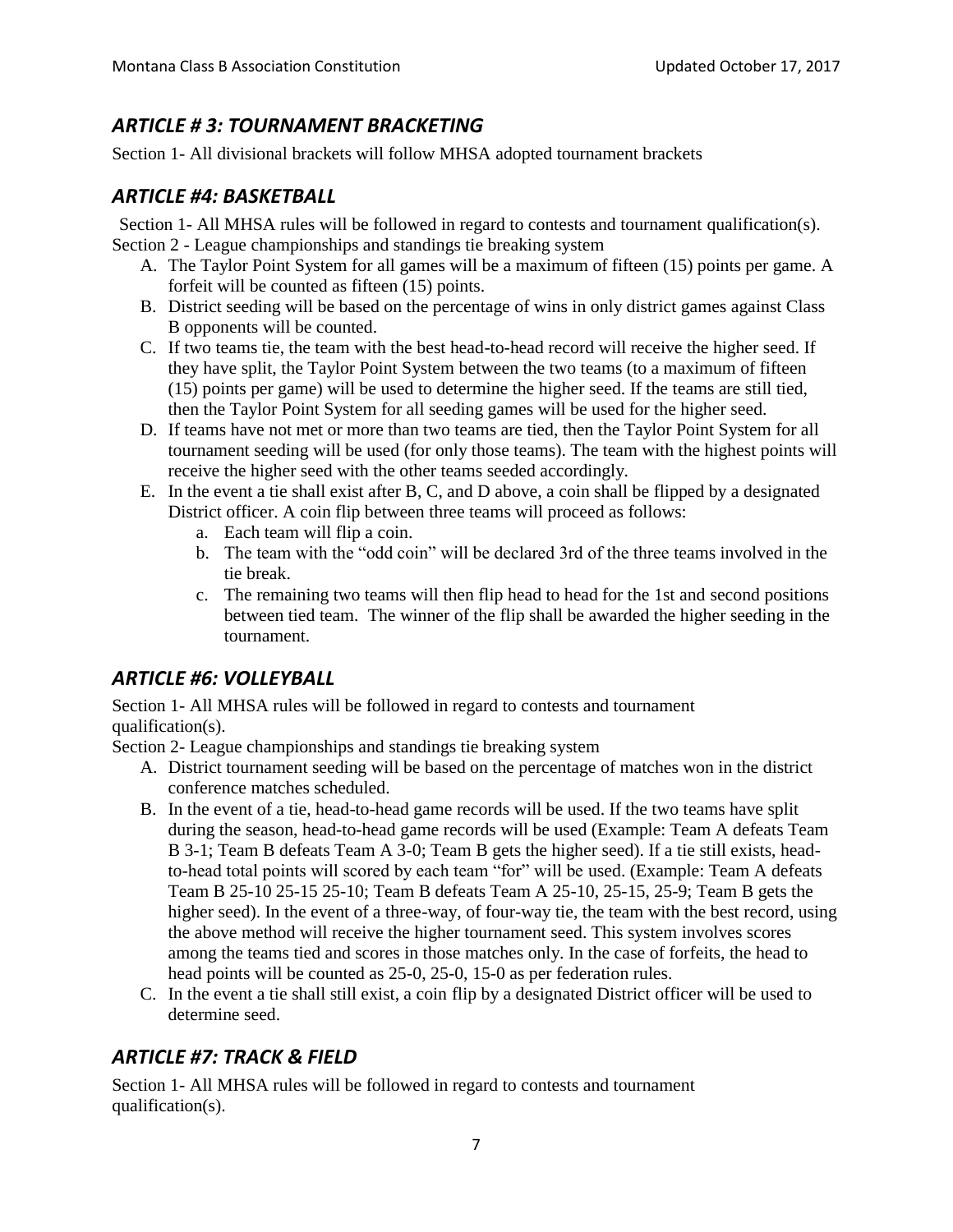## <span id="page-7-0"></span>*ARTICLE #8: TENNIS*

Section 1- All MHSA rules will be followed in regard to contests and tournament qualification(s).

## <span id="page-7-1"></span>*ARTICLE #9: SOFTBALL*

Section 1- All MHSA rules will be followed in regard to contests and tournament qualification(s).

Section 2- Tie breaking procedure for divisional seeding or state seeding if divisionals are not able to be held will be as follows:

- A. Standings are based on winning percentage. If two teams have the same winning percentage but one has played more games, the team with more games played receives the higher seed.
- B. Head-to-head competition.
- C. If a tie still exists, runs allowed (a limit of ten (10) runs) in games versus each other.
- D. If a tie still exists, records against common opponents will be used. If an uneven number of games have been played the first games played will be used for seeding purposes.
- E. If still tied, average runs allowed (maximum of ten (10) runs) to teams ahead of the tied teams in the standings.
- F. If still tied, average runs allowed to teams finishing below the tied teams in the standings (limit of ten (10) runs).
- G. If still tied a coin will be tossed by a designated tournament official.

Note: For ties of three or more teams, the above procedure is used until the tie is broken. When the tie is reduced to two teams, revert back to the beginning of the tie breaking criterion if applicable.

## <span id="page-7-2"></span>*ARTICLE #10: WRESTLING*

Section 1- All MHSA rules will be followed in regard to contests and tournament qualification(s).

## <span id="page-7-3"></span>*ARTICLE #11: FORENSICS*

Section 1- All MHSA rules will be followed in regard to contests and tournament qualification(s).

Section 2- There will be six (6) qualifiers for each event from the divisional to state tournament as per the Montana High School Association.

## <span id="page-7-4"></span>*ARTICLE #12: MUSIC*

Section 1- All MHSA rules will be followed in regard to contests and tournament qualification(s).

## <span id="page-7-5"></span>*ARTICLE #13: FOOTBALL*

Section 1- All MHSA rules will be followed in regard to contests and tournament qualification(s).

Section 2- League championships and standings tie breaking system

- A. The Taylor Point System for all conference games will be used with a maximum of 14 points per game. A forfeit will be counted as fourteen (14) points.
- B. The team with the best win-loss record in District play will be declared the district champion and will represent the District each year as the first place team in the play-off system.